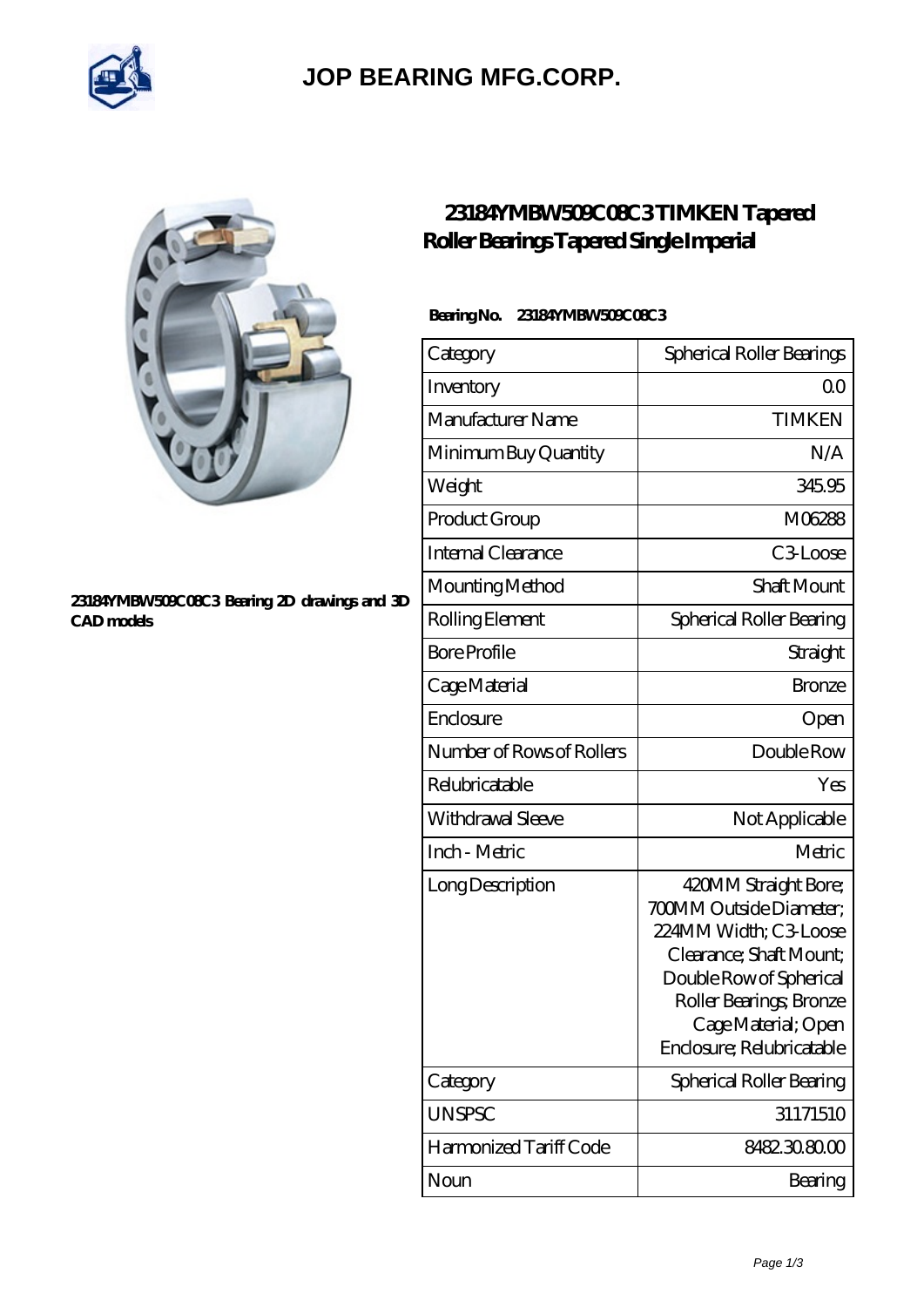

## **[JOP BEARING MFG.CORP.](https://newamericanmedia.org)**

| Keyword String                                 | Spherical                                          |
|------------------------------------------------|----------------------------------------------------|
| Manufacturer URL                               | http://www.timken.com                              |
| Manufacturer Item Number                       | 23184YMBW509C08C3                                  |
| Weight/LBS                                     | 762                                                |
| Adapter Part Number                            | Not Applicable Inch   Not<br>Applicable Millimeter |
| B                                              | 8819Inch   224 Millimeter                          |
| d                                              | 16535 Inch   420 Millimeter                        |
| D                                              | 27.559Inch   700Millimeter                         |
| Design Unit                                    | <b>METRIC</b>                                      |
| Bearing Weight                                 | 350.800Kg                                          |
| CageType                                       | <b>YMB</b>                                         |
| <b>UPC</b> Code                                | 087796188877                                       |
| d - Bore                                       | 420.000mm                                          |
| D - Outer Diameter                             | 700.000mm                                          |
| B - Inner Ring Width                           | $224 \,\mathrm{mm}$                                |
| <b>B</b> - Outer Ring Width                    | 224000mm                                           |
| R - Inner Ring To Clear<br>Radius <sup>1</sup> | $5000$ mm                                          |
| r - Outer Ring To Clear<br>Radius <sup>2</sup> | $5000$ mm                                          |
| da - Inner Ring Backing<br>Diameter            | $48000$ mm                                         |
| Da - Outer Ring Backing<br>Diameter            | 636.000mm                                          |
| CO-Static Radial Rating                        | 9640000N                                           |
| C1(2) - Dynamic Radial<br>Rating (Two-Rows)    | 572000N                                            |
| e - ISO Factor <sup>3</sup>                    | 0.31                                               |
| YO- ISO Factor <sup>4</sup>                    | 221                                                |
| Y1 - ISO Factor <sup>5</sup>                   | 32                                                 |
| Y2 - ISO Factor <sup>6</sup>                   | 216                                                |
| Reference Thermal Speed<br>Rating (Grease)     | 440                                                |
|                                                |                                                    |